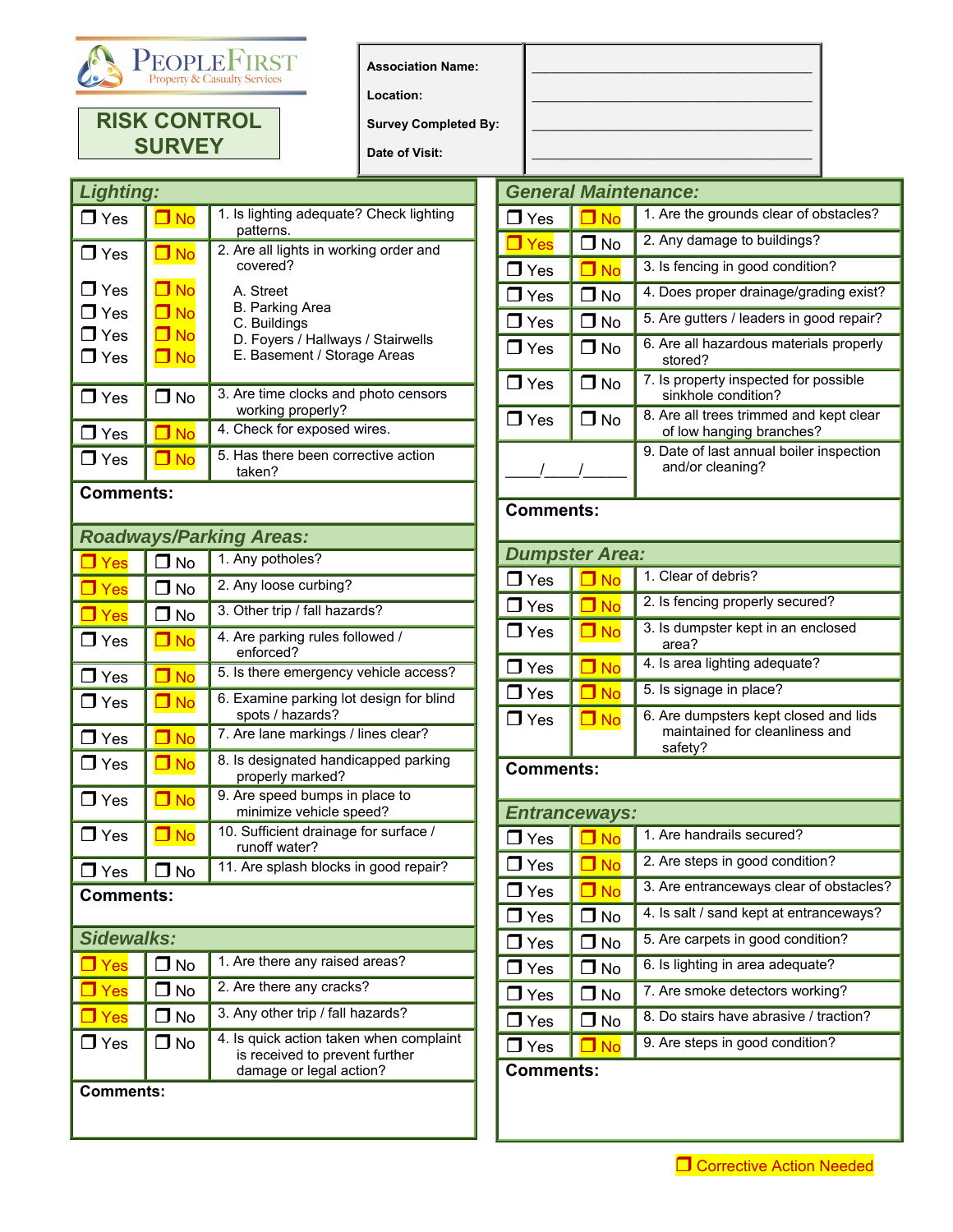## **Risk Control Survey Page 2**

|                           | <b>Balconies / Patios / Decks:</b>       |                                                                        |  |  |  |
|---------------------------|------------------------------------------|------------------------------------------------------------------------|--|--|--|
| $\Box$ Yes                | 1. Are railings secured?<br>$\square$ No |                                                                        |  |  |  |
| $\Box$ Yes                | $\Box$ No                                | 2. Are balconies, etc. clear of<br>obstacles?                          |  |  |  |
| $\Box$ Yes                | $\mathsf I$ No                           | 3. Are grills permitted?                                               |  |  |  |
| $\Box$ Yes                | $\Box$ No                                | 4. Are footers, posts and beams<br>stable?                             |  |  |  |
| $\Box$ Yes                | $\mathsf I$ No                           | 5. Are there any cracks in patio areas?                                |  |  |  |
| $\Box$ Yes                | $\Box$ No                                | 6. Is decking free of cracks or<br>splinters?                          |  |  |  |
| <b>Comments:</b>          |                                          |                                                                        |  |  |  |
| <b>Fireplaces:</b>        |                                          |                                                                        |  |  |  |
| $\Box$ Yes                | $\square$ No                             | 1. Are annual inspections performed?                                   |  |  |  |
| $\Box$ Yes                | $\square$ No                             | 2. Is safety material mailed regarding<br>fireplace use to all owners? |  |  |  |
| $\Box$ Yes                | $\n  o\n$                                | 3. Is the use of fire extinguishers in<br>units recommended to owners? |  |  |  |
| $\Box$ Yes                | $\square$ No                             | 4. Are wood / fuel storage rules<br>communicated / enforced?           |  |  |  |
| <b>Comments:</b>          |                                          |                                                                        |  |  |  |
| <b>Roof:</b>              |                                          |                                                                        |  |  |  |
| $\Box$ Yes                | $\Box$ No                                | 1. Are there any visible dark areas,<br>blisters or bubbles?           |  |  |  |
| $\Box$ Yes                | ∩ No                                     | 2. Does water visibly sit / pool?                                      |  |  |  |
| $\Box$ Yes                | J No                                     | 3. Are there soft areas in the caulking?                               |  |  |  |
| Ι                         |                                          | 4. Date of Last Annual Inspection                                      |  |  |  |
| $\Box$ No<br>$\Box$ Yes   |                                          | 5. Are gutters inspected regularly?                                    |  |  |  |
| <b>Comments:</b>          |                                          |                                                                        |  |  |  |
| <b>Clubhouse:</b>         |                                          |                                                                        |  |  |  |
| ${\mathsf J}$ Yes         | $\overline{\mathsf{J}}$ No               | 1. Free of trip / fall hazards?                                        |  |  |  |
| $\mathbf J$ Yes           | $\square$ No                             | 2. Fire extinguishers?                                                 |  |  |  |
| ${\bf J}$ Yes             | $\square$ No                             | 3. Proper exit signage posted?                                         |  |  |  |
| Yes                       | $\mathsf{\mathsf{J}}$ No                 | 4. Exits impeded?                                                      |  |  |  |
| $\mathsf{\mathsf{J}}$ Yes | $\blacksquare$ No                        | 5. Rules and regulations posted?                                       |  |  |  |
| $\mathsf{\mathsf{J}}$ Yes | $\overline{\mathsf{J}}$ No               | 6. Rental agreements in place and<br>utilized?                         |  |  |  |
| l Yes                     | J No                                     | 7. Liquor served in clubhouse?                                         |  |  |  |
| $\mathbf J$ Yes           | J No                                     | 8. Are all outlets covered?                                            |  |  |  |
| $\mathbb{J}$ Yes          | J No                                     | 9. Are mechanical rooms secured and<br>free of debris?                 |  |  |  |
| <b>Comments:</b>          |                                          |                                                                        |  |  |  |

| <b>Lakes / Ponds / Streams</b>                           |                  |                                                                 |  |  |  |  |
|----------------------------------------------------------|------------------|-----------------------------------------------------------------|--|--|--|--|
| $\Box$ Yes                                               | $\square$ No     | 1. Does standing water appear to<br>have a build up of residue? |  |  |  |  |
| $\Box$ Yes                                               | $\square$ No     | 2. Are crossing structures sound and<br>well-maintained?        |  |  |  |  |
| $\Box$ Yes                                               | $\Box$ No        | 3. Is proper signage posted?                                    |  |  |  |  |
| $\Box$ Yes                                               | $\Box$ No        | 4. Is inlet / outlet properly maintained?                       |  |  |  |  |
|                                                          | <b>Comments:</b> |                                                                 |  |  |  |  |
| Playgrounds:                                             |                  |                                                                 |  |  |  |  |
| $\Box$ Yes                                               | $\square$ No     | 1. Equipment in good condition?                                 |  |  |  |  |
| $\mathsf{\mathsf{J}}$ Yes                                | $\square$ No     | 2. Sharp / pointy edges or pinch<br>points?                     |  |  |  |  |
| $\Box$ Yes                                               | $\Box$ No        | 3. Ground surface adequately<br>maintained?                     |  |  |  |  |
| $\Box$ Yes                                               | $\Box$ No        | 4. Are rules and regulations posted<br>and enforced?            |  |  |  |  |
| $\Box$ Yes                                               | $\square$ No     | 5. Is area kept secure?                                         |  |  |  |  |
| 6. Is area free of debris?<br>$\square$ No<br>$\Box$ Yes |                  |                                                                 |  |  |  |  |
| <b>Comments:</b>                                         |                  |                                                                 |  |  |  |  |
|                                                          |                  | <b>Pools / Swimming Area:</b>                                   |  |  |  |  |
| $\Box$ Yes                                               | $\square$ No     | 1. Water quality tested?                                        |  |  |  |  |
| $\Box$ Yes                                               | $\square$ No     | 2. Rules posted and enforced?                                   |  |  |  |  |
| $\mathsf{\mathsf{J}}$ Yes                                | $\square$ No     | 3. Depth markings (inside and out)?                             |  |  |  |  |
| $\Box$ Yes                                               | $\square$ No     | 4. Lifeguard present when pool open?                            |  |  |  |  |
| $\Box$ Yes                                               | $\square$ No     | 5. Fence locked when pool closed?                               |  |  |  |  |
| $\Box$ Yes                                               | $\square$ No     | 6. In compliance with NJ Bathing<br>Code?                       |  |  |  |  |
| J Yes                                                    | $\square$ No     | 7. Are No Diving signs posted?                                  |  |  |  |  |
| $\mathsf{\mathsf{J}}$ Yes                                | $\Box$ No        | 8. Is decking free of slip and fall<br>hazards?                 |  |  |  |  |
| Yes                                                      | J No             | 9. Is pool furniture in good repair?                            |  |  |  |  |
| Yes                                                      | J No             | 10. Are bathroom floors slip-proof?                             |  |  |  |  |
| $\mathsf{\mathsf{J}}$ Yes                                | J No             | 11. Is all safety equipment in place?                           |  |  |  |  |
| $\mathsf{\mathsf{J}}$ Yes                                | $\Box$ No        | 12. Are emergency numbers posted<br>and emergencies planned?    |  |  |  |  |
| $\mathsf{J}$ Yes                                         | J No             | 13. Is a phone working?                                         |  |  |  |  |
| $\mathsf{\mathsf{J}}$ Yes                                | $\Box$ No        | 14. Are pool maintenance logs being<br>kept?                    |  |  |  |  |
| $\mathsf J$ Yes                                          | J No             | 15. No hazardous materials (i.e. glass<br>bottles)?             |  |  |  |  |
| $\mathsf J$ Yes                                          | J No             | No Alcohol sign posted?                                         |  |  |  |  |
| <b>Comments:</b>                                         |                  |                                                                 |  |  |  |  |